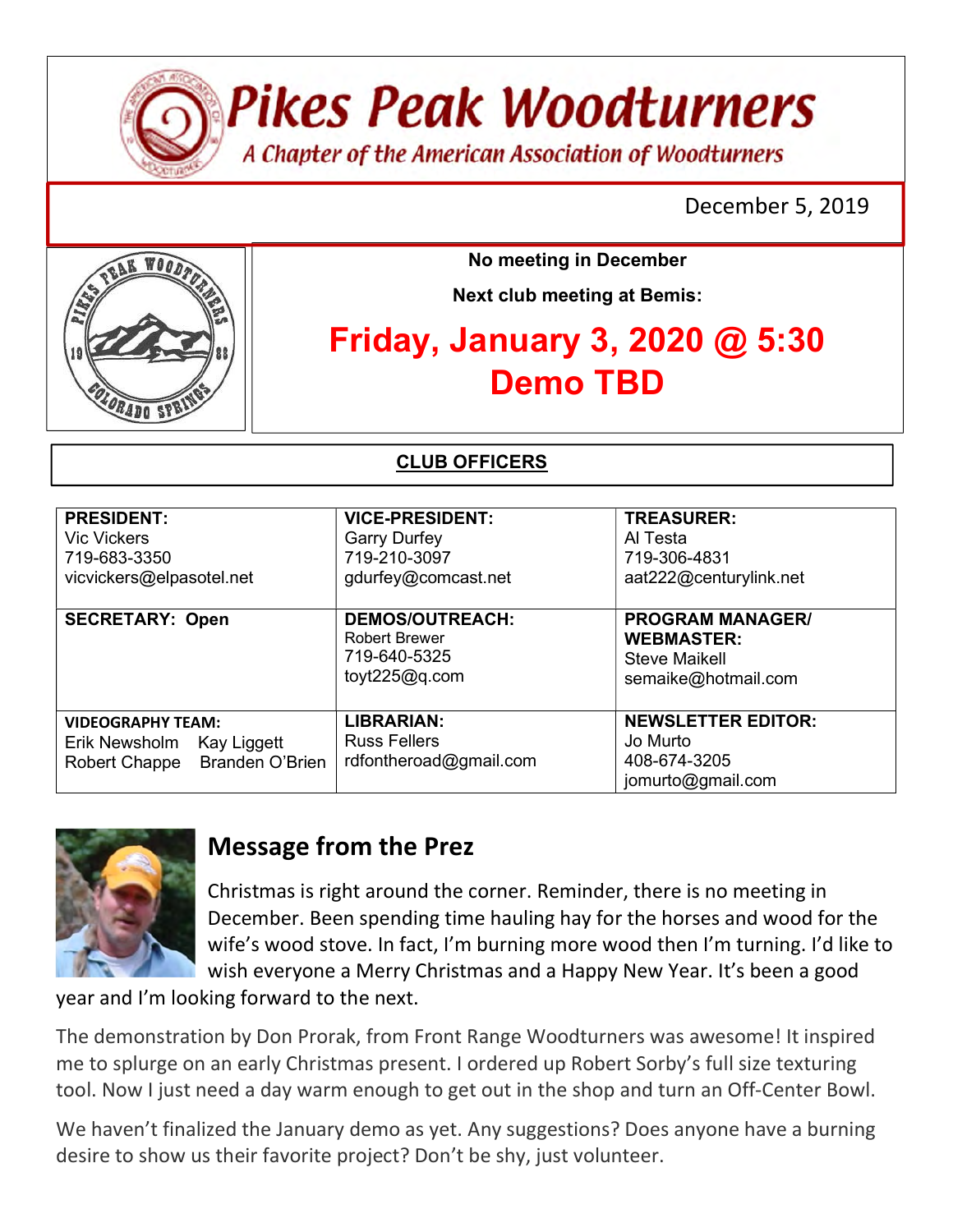We held our elections at our November meeting. With the exception of Secretary, our officer positions will remain the same for 2020. Jo Murto has obligations on the same Fridays as our meetings. Therefore, we need someone else who can take minutes and track the perpetual bowl winners. Any takers?

Speaking of the perpetual bowl. For the new members, the perpetual bowl is the first prize awarded during the monthly raffle. It's called perpetual because the winner will then make a bowl that will be the first prize awarded the following meeting. We do understand that not everyone turns bowls so any item you turn is acceptable. If you don't feel comfortable about making the next month's prize, you may decline the prize and we will draw again. We've lost track of the winner and who needs to turn one for the January meeting. So, I'll make an item to kick start next year's raffle.

The Presidents Challenge for January 2020 is to turn an "Off Center Bowl". See you all at the next meeting on Friday, January 3<sup>rd</sup>.

Until then be safe and keep on turning.

Vic



Don Prorak Demo from November

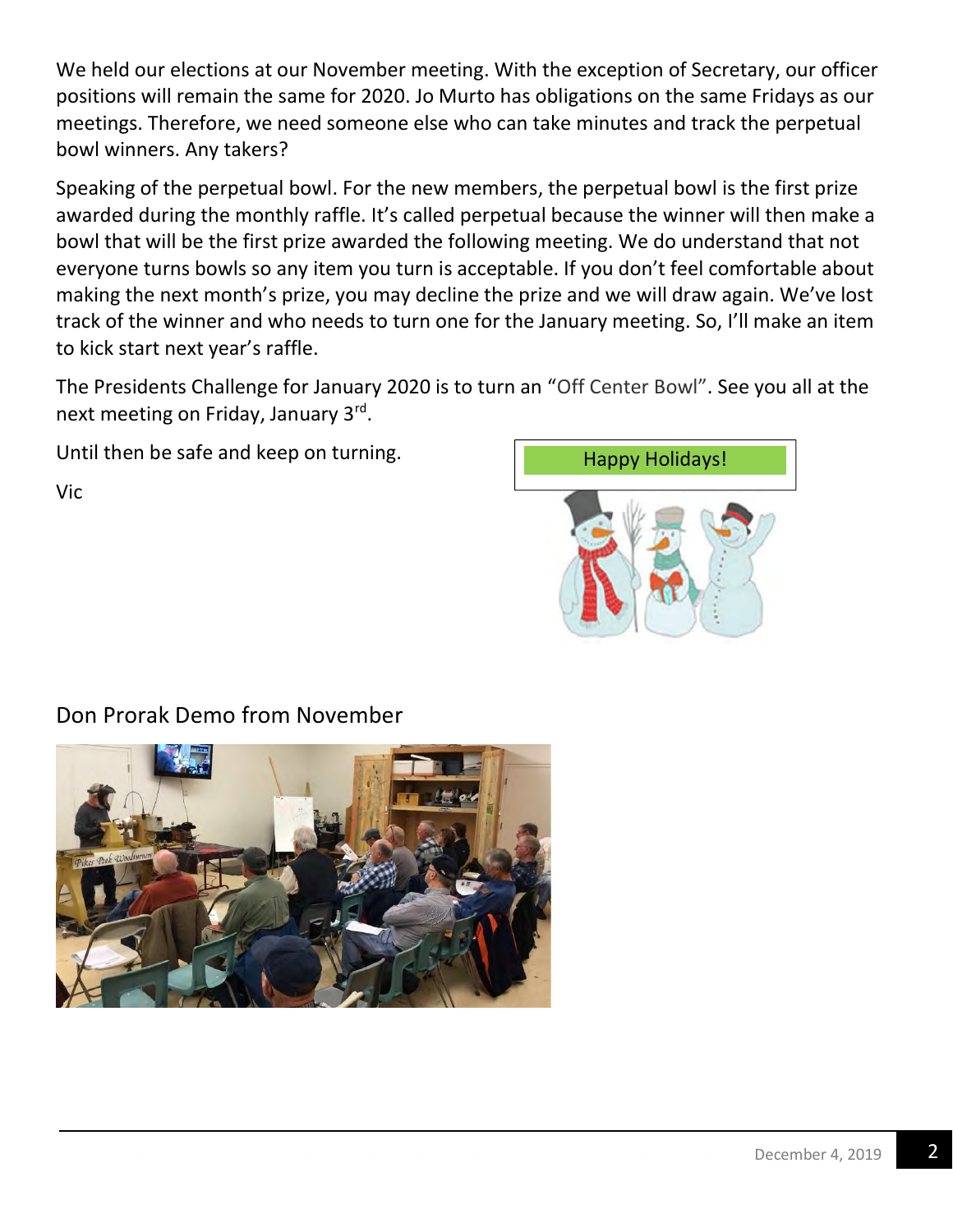## UPCOMING DEMONSTRATIONS

December – no club meeting January 3, 2020 5:30 at Bemis School of Art, 818 Pelham Place: DEMO TBD

#### DEMONSTRATORS

Let any officer know if you are interested in doing a demo or if you know of a National turner you would like to see. Let's not rely on the same people every year. If you've done something interesting or think people will be interested in your work, PLEASE volunteer, even if it's something we've done in the past. There is always something to be learned.

PPW dues are \$30/year. Dues are used for guest demonstrators, to purchase and maintain club equipment, and to expand our Technical Lending Library. Al will be collecting 2020 dues at the January Club Meeting. Bring cash or check.

#### MONTHLY RAFFLE

Nice turnout for the club raffle. Keep bringing in those pieces of wood or other turning supplies cluttering up your space!

#### Club Mentors

Dr Bob Gibbs -- basic turning techniques, bowls, platters, hollow forms, coring, drying and storing, bottle stoppers, natural edge work, winged bowls and boxes 488-9487

Dennis Korth -- teacher-coach 634-1260

Tony Bevis -- a professional turner 660-8305

Dennis Liggett -- a twist work specialist, teacher; 481-8754

Vic Vickers -- pen specialist, 683-3350

Robert Brewer -- 640-5325

## Bemis School of Art Turning Classes

The classes for Bemis are tentatively set for Saturday, February 8 (bowls) and Saturday, March 7 (platters)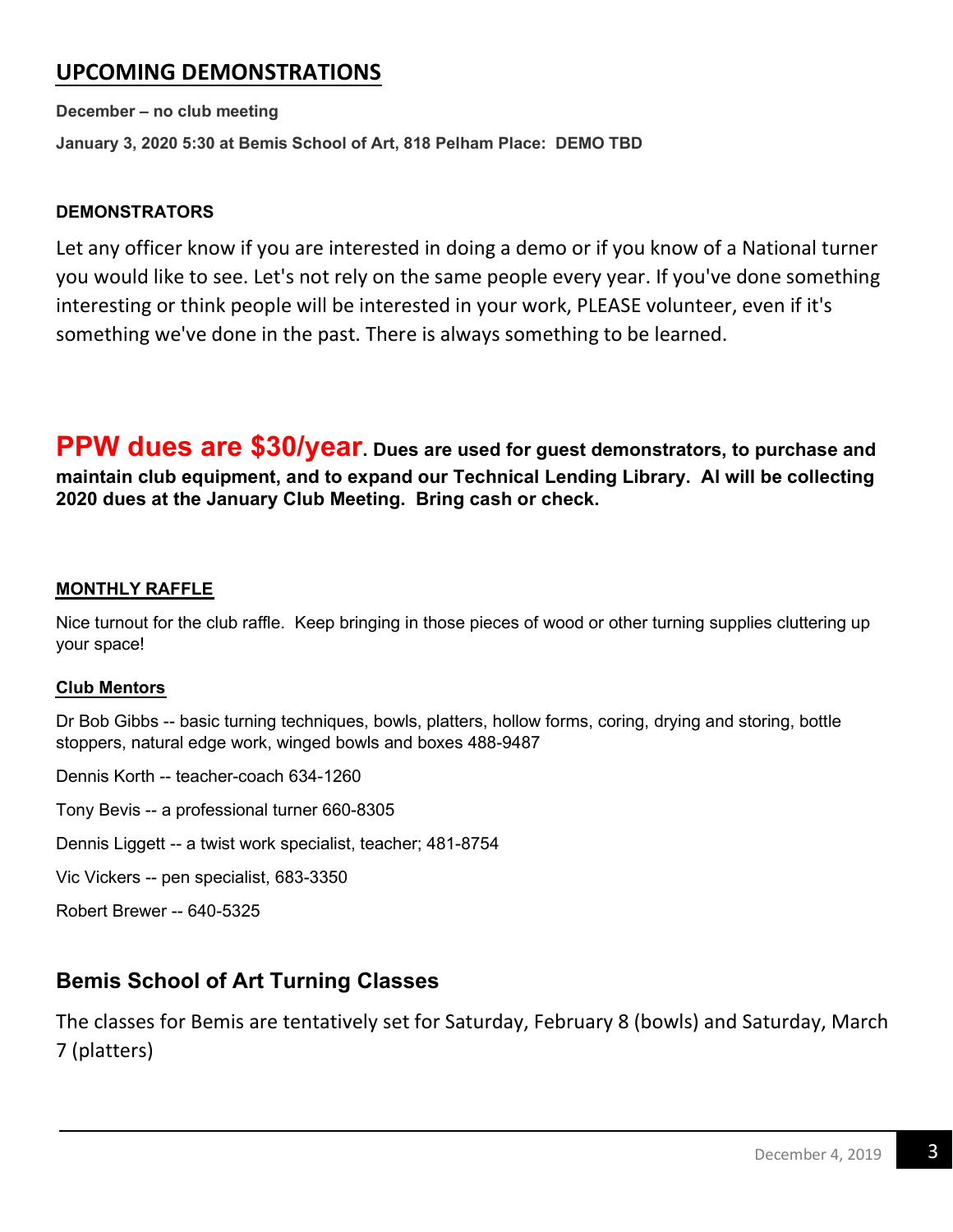#### Show and Tell Form

You'll find a form like the one below on the table when you bring in pieces to share. These forms will help us credit pictures of your work in the newsletter. It should also make our Show and Tell time a bit more constructive.



|                                                                                                                                    | PPW Show and Tell                  |
|------------------------------------------------------------------------------------------------------------------------------------|------------------------------------|
| Name of Turner                                                                                                                     |                                    |
| Experience                                                                                                                         | Beginner / Intermediate / Advanced |
| Description of piece                                                                                                               |                                    |
| Description of turning                                                                                                             |                                    |
| Type of wood                                                                                                                       |                                    |
| Type of finish                                                                                                                     |                                    |
| Turner's comments: What was<br>successful, and what not? If<br>you were to make another<br>piece, what would you do<br>differently |                                    |
| Critique? Do you want your<br>piece critiqued>                                                                                     | Yes /No                            |



### Woodturning in the Community

Jo Murto represented our PPW Club at the Pikes Peak Region Girl Scouts Secrets to Success Day. Girls in grades 6-12 connected with professional women in a variety of fields of work.

Girls had a chance to meet with more than 20 women leaders in the fields of technology, construction, healthcare, finance, nonprofit administration, entrepreneurship, the arts, and more. This event joined today's leaders with the